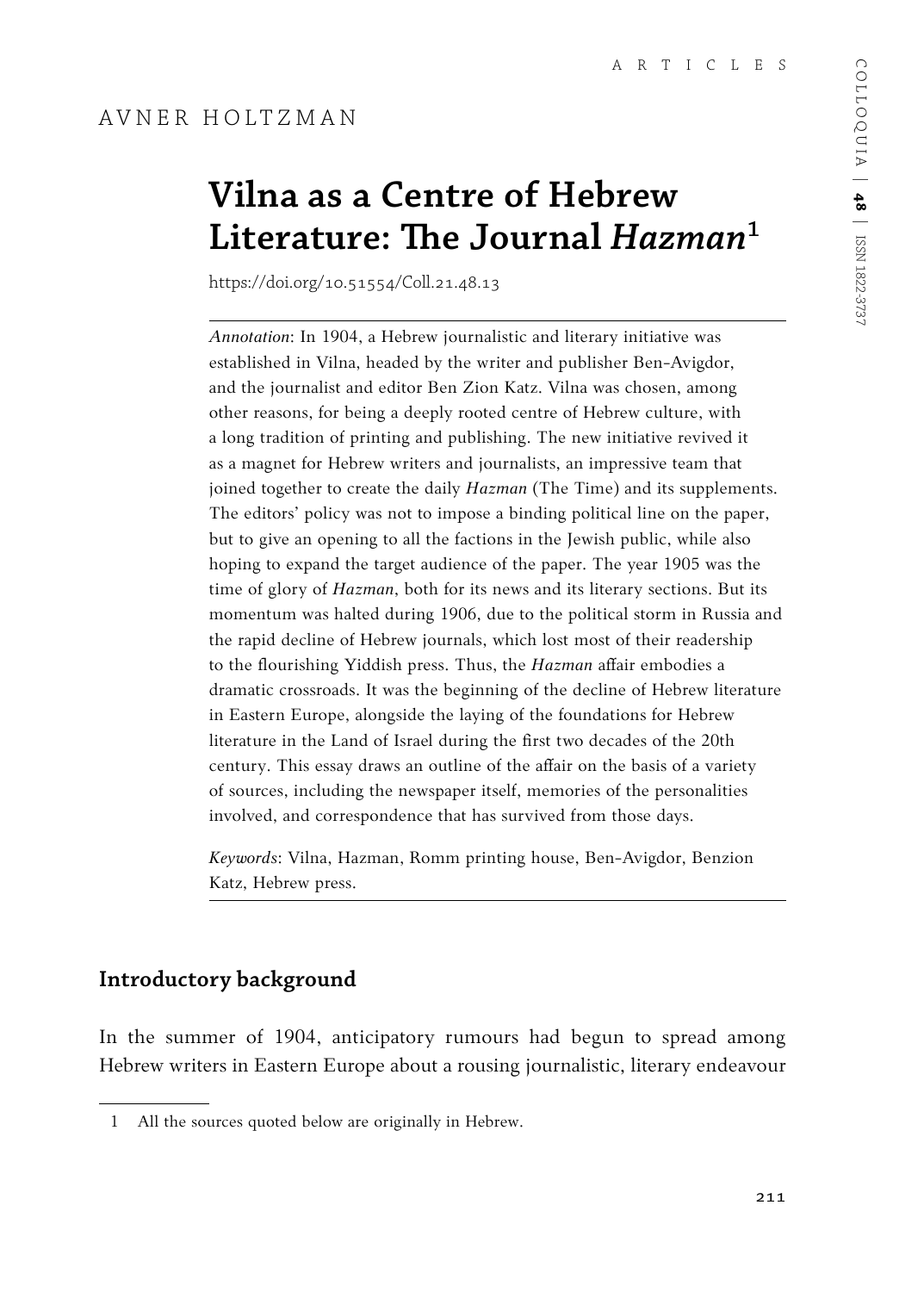materialising in Vilna. It was a period of growth and prosperity in Hebrew literature, with most of its writers and readers still living in the Russian Empire. Two daily Hebrew newspapers were active that year: the longstanding and established *Hatzfira*, and the young and dynamic *Hatzofe*. Joseph Klausner and Hayim Nahman Bialik edited the esteemed monthly journal *Hashiloah*, and David Frischmann had revamped the appearance of his superb weekly journal *Hador*. Wide-ranging literary annuals, such as *Luah Ahiasaf* and *Sefer Hashana*, housed multifarious literary works. The *Tushiya* publishing house, under the management of Ben-Avigdor (Avraham Leib Shalkowitz), was the leading force in the world of Hebrew publishing, having produced dozens of volumes a year of fiction and poetry, children's books and periodicals, textbooks and non-fiction, covering an array of disciplines. Most of this activity took place in Warsaw, the primary production and distribution hub of contemporary Hebrew journalism and literature; but other places like Odessa, Lvov, St Petersburg and Krakow contributed as well. The mere existence of all these publications pointed to a significant readership in need of Hebrew journalism and literature, consuming it as a crucial component of its spiritual diet.

It was an intense, prolific period, not only in quantity, but in quality too. A new generation of Hebrew writers seemed to appear *ex nihilo* at the outset of the 20th century, elevating prose, poetry, literary criticism and essays to new heights. In poetry, these were the richest, most productive years for Bialik and Tchernichovsky. In prose, readers fell captive to the charms of Micha Josef Berdyczewski. In literary thought and critique, the voices of David Frischmann, Reuben Brainin, Mordecai Ehrenpreis and Joseph Klausner came through loud and clear. Inspired by these authors, a plethora of young voices emerged. Limiting the list to a mere dozen, the most prominent of these writers include the poets Zalman Shneour, Ya'akov Cahan, Jacob Steinberg, David Shimonowitz, Ya'akov Fichman and Ya'akov Lerner, while eminent writers of prose include Yosef Haim Brenner, Uri Nissan Gnessin, Gershom Shofman, Yitzhak Dov Berkowitz, Devorah Baron and Aharon Avraham Kabak. The bounty of writing they produced was met by welcoming publishing platforms. Accordingly, Nachum Sokolow, the editor of *Hatzfira*, who was known for his sharp journalistic senses, decided the same year to launch a special weekly supplement on literary matters, published as a separate booklet accompanying the daily newspaper. The general climate was marked by confidence and conviction. The prevailing sense was that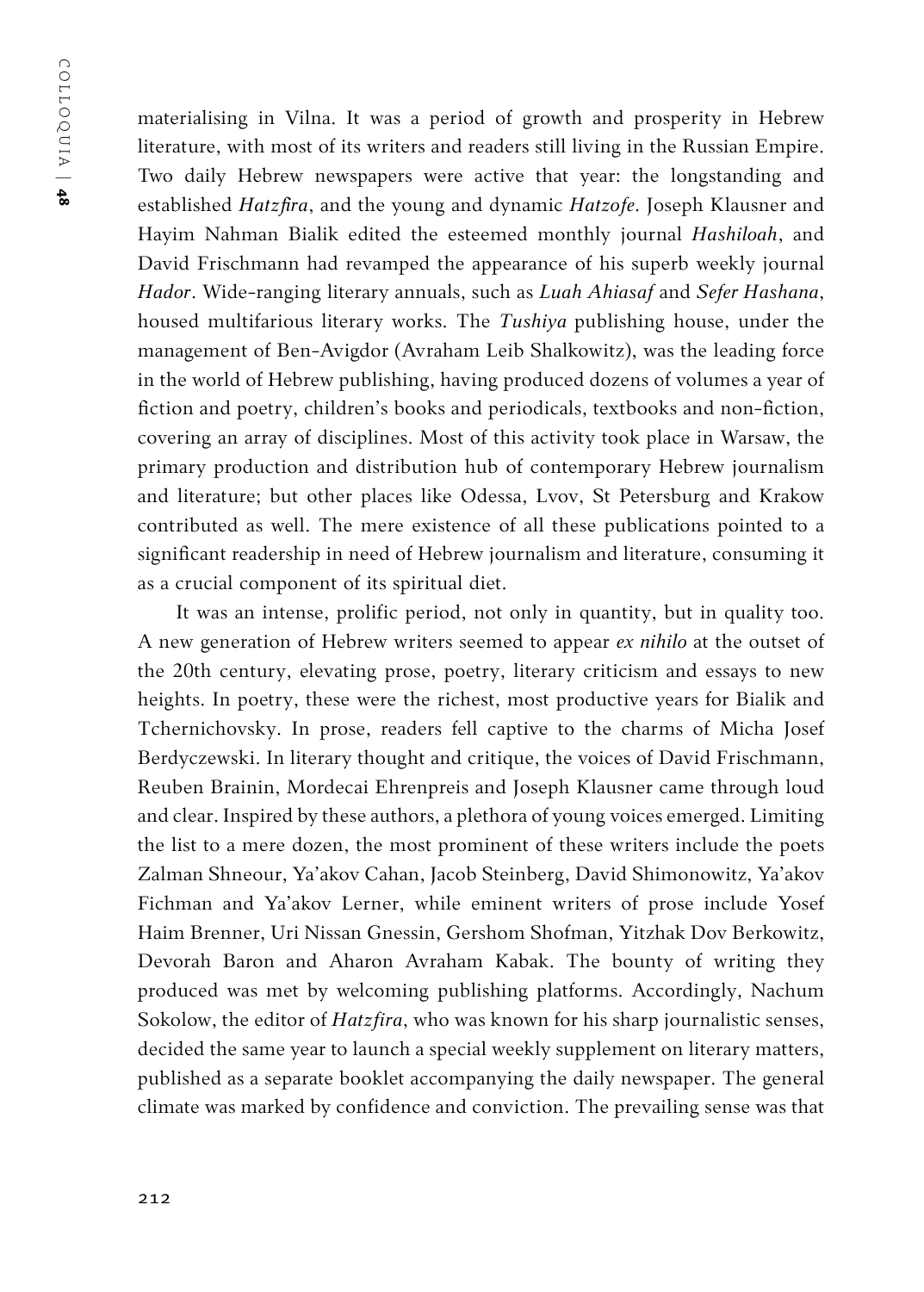Hebrew literature had undergone a transformation, and was alive and thriving. There were complex ties between this literary boom and the momentum of the Zionist movement, which under the leadership of Theodor Herzl had been celebrating its existence through impressive congresses since 1897.

This, in a nutshell, is the backdrop to that turn of events in Vilna. Its protagonists were two spirited cultural advocates: the esteemed publisher Ben-Avigdor, and the journalist Benzion Katz. At the time, Katz was just 29 years old, but he was already a renowned writer on Talmud and Jewish history, having been published since he was 19. Nonetheless, his true aspiration was to make his mark in journalism, and to launch his own newspaper. His organisational skills, his innate exuberance, and his ability to negotiate a path through the highest echelons of the Russian administration, led to his success in raising the initial capital and in obtaining the required government licensure. Consequently, the *Hazman* newspaper was established in St Petersburg in February 1903. The newspaper was originally published twice weekly, alongside a quarterly journal by the same name. At the end of that year, Katz was forced to shut it down, due to financial difficulties, but he sought a way to relaunch it in a more ambitious format. This led him to forge ties with Ben-Avigdor, who was hoping to add a Hebrew daily newspaper with a corresponding newspaper in Yiddish to his publishing operations, and to do so with a strong economic foundation. The two were joined by the Zionist activist Fivel Margolin, whose main claim to fame was being married to the daughter of a very wealthy timber merchant by the name of Joseph Eliyahu Rivkin. Rivkin agreed to fund the venture in an effort to please his son-in-law, and was also willing to bear the brunt of the heavy losses the first few years would incur. He used to say: 'Including my son-in-law in my timber business would without a doubt make me lose sixty thousand rubles a year, whereas by involving him in the journalism business I shall lose a mere twenty thousand rubles a year. So at the end of the day, I'm making a good deal.'

#### **Location, preparations, participants**

A complex set of considerations led the three entrepreneurs to determine that the newspaper would be positioned in Vilna. Ben-Avigdor wanted to avoid close proximity to the newspapers *Hatzfira* and *Hatzofe.* Benzion Katz wanted to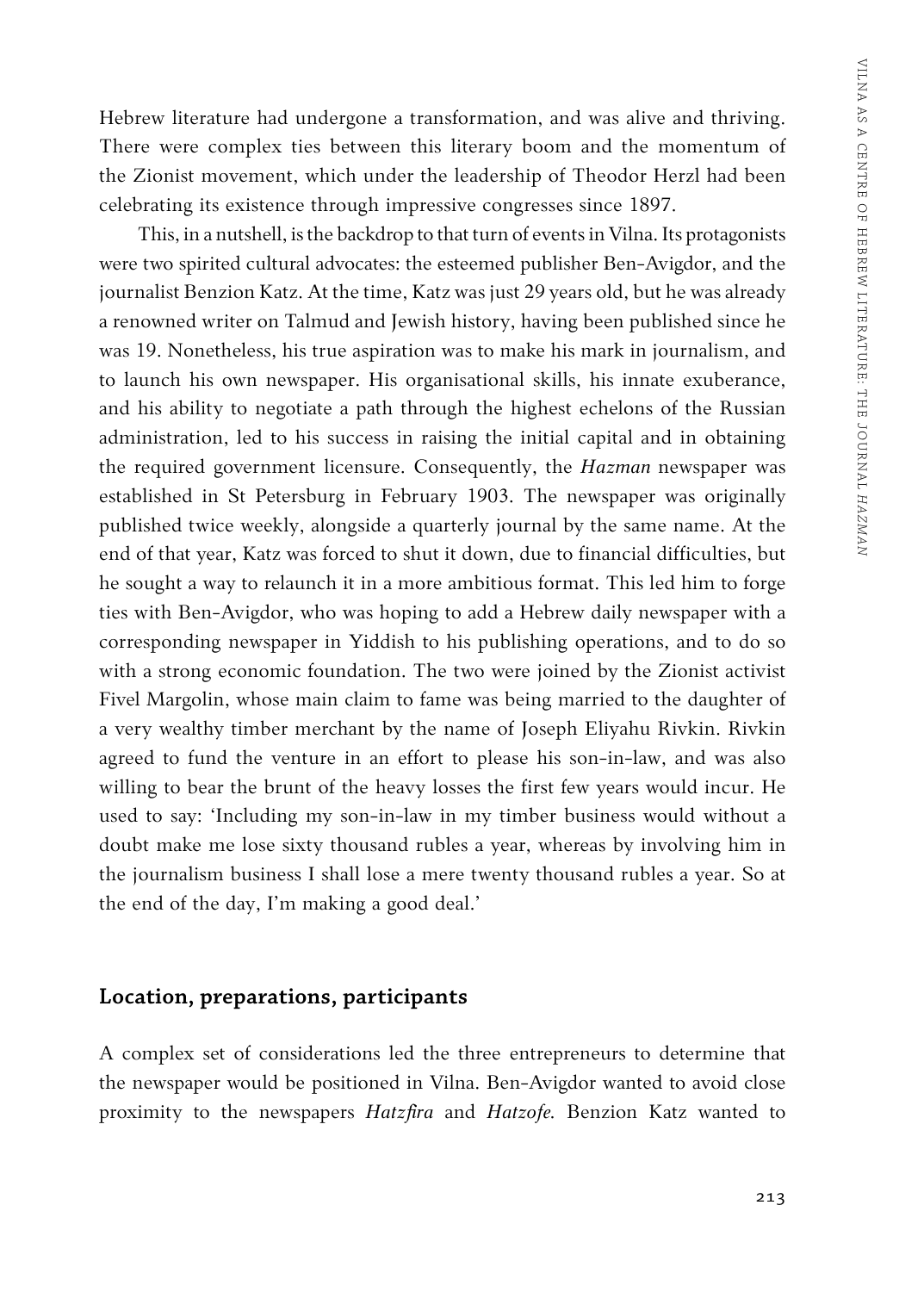establish his newspaper in surroundings firmly rooted in Jewish tradition, a lesson he learned from his ill-fated attempts to run the newspaper in cold, estranged St Petersburg. Ben-Avigdor believed that the authorities would be more inclined to provide a license to publish the newspaper in Vilna than they would be in Warsaw, and he assumed that government censorship would be less stringent in Vilna. Another determining factor was Vilna's geographical advantage. The three founders believed that being located in the heart of the Pale of Settlement, adjacent to main railway lines, would facilitate the distribution of the newspaper, enabling its delivery to the majority of its readers on its date of publication. Vilna was also home to the renowned printing house of the Widow and Brothers Romm, which Ben-Avigdor succeeded in enlisting to print the multi-faceted publication he envisioned. For the newsroom and offices, he rented the upper floor of the building in the luxurious apartment with multiple rooms that had belonged to the legendary widow Devorah Romm, who had passed away several months earlier.

Ben-Avigdor, a man whose immense contribution to the evolution of Hebrew culture has still not received the recognition it deserves, was the driving force behind the endeavour. His ambitious vision guided him to establish an entire journalistic, literary enterprise styled after the large European newspapers, designed to eclipse any former, comparable venture in Hebrew periodical literature. At the heart of this vision lay *Hazman* ('The Time'), a large-format daily newspaper, with the intention of including a corresponding Yiddish edition, whose publication was postponed for approximately one more year due to difficulties obtaining the necessary license. In addition to the newspaper, Ben-Avigdor established a monthly literary journal under the same name, as well as an illustrated weekly for children named *Ha-hayim ve-ha-teva* ('Life and Nature')*.*One of the most significant changes Ben-Avigdor had conceived was the founding of an unprecedentedly expansive and diverse journalistic staff. In November 1904, he described this editorial team in a letter addressed to Micha Josef Berdyczewski, who had been asked to work there as a regular contributor: 'The operation will not be under the autocratic rule of a single omnipotent editor; rather, it will be run by a collegium of nine persons, each working in the discipline in which they are the most highly versed.'2 Ben-Avigdor selected

<sup>2</sup> Ben-Avigdor's letter to Berdyczewski [Hebrew], 27 November 1904. Ginze Micha Yosef [Berdyczewski Archive], Holon, Ben-Avigdor file.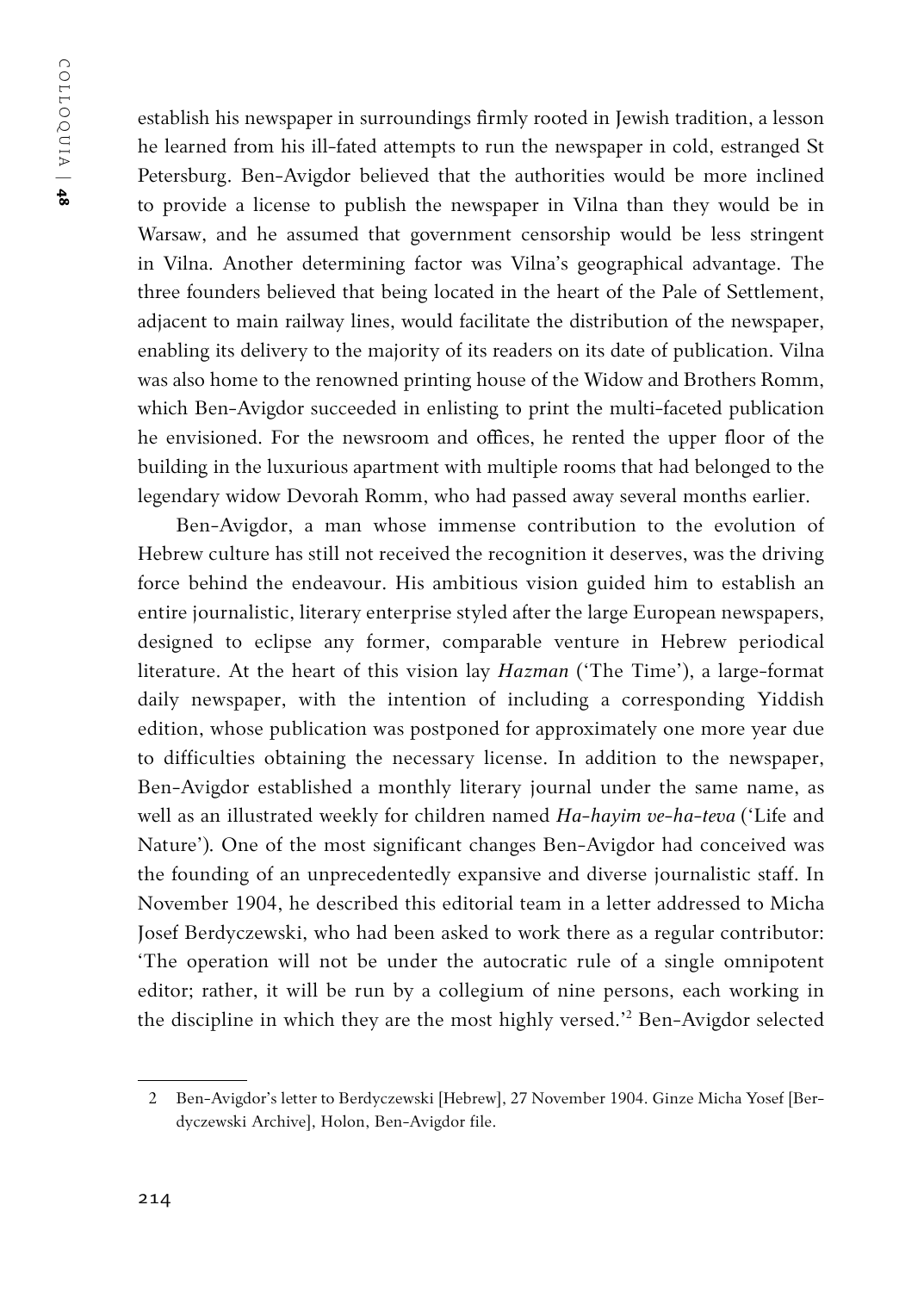the staff painstakingly, and made sure to integrate established, experienced writers with young, up-and-coming writers, who would provide the newspaper with a youthful vivacity. He also decided, together with Katz, not to oblige the newspaper to adhere to any particular political ideology. Ultimately, the staff truly was an ensemble of diverse voices on Zionism, socialism, liberalism, territorialism, Bundism, and other sects and trends that were on the agenda at that tumultuous time.

Almost none of the team originated from Vilna. The majority had convened in Vilna by invitation of the editors. The more seasoned group included Samuel Leib Zitron, Joseph Elijah Triwosch, Israel Hayyim Tawiow and Israel Benjamin Levner. In memoirs written by the younger staff members, Yitzhak Dov Berkowitz, Zalman Shneour and Peretz Hirschbein, they are described as a very old bunch, in both appearance and behaviour, but in 1904, they were actually all in their forties. Levner was assigned with editing the children's weekly, Zitron was the newspaper's head proofreader, Tawiow was tasked with political coverage styled after the European press, and Triwosch was charged with the translation of news pieces and articles from the Russian and German press. Two younger editors, the authors Isaiah Bershadski and Hillel Zeitlin, played key roles in this endeavour, and in essence functioned as editors, since the two editors-in-chief were mostly absent from Vilna. Ben-Avigdor spent most of his time in his publishing house in Warsaw, and Benzion Katz continued his permanent residency in St Petersburg, where he would report on news that he had collected through his contacts in the Russian administration's corridors of power. The youngest in the group were the industrious and natural journalist Samuel Tchernowitz, who filled the pages of the newspaper with colourful sketches under his pen name 'Sponge', and Yitzhak Dov Berkowitz, who was barely 19 years old at the time, gaining him the nickname 'the baby of the newspaper'. In his memoirs, Berkowitz describes approaching Ben-Avigdor in Warsaw to offer his services for the fledgling newspaper. Ben-Avigdor, who was known for having an eye for detecting young talent, hired him as the literary copy editor for the daily newspaper and the monthly supplement.

An authentic recounting of the writers and journalists surging into Vilna, and of the frantic atmosphere surrounding the newspaper's launch, is expressed in a letter that Berkowitz had written to his friends in his hometown Slutsk in 1904: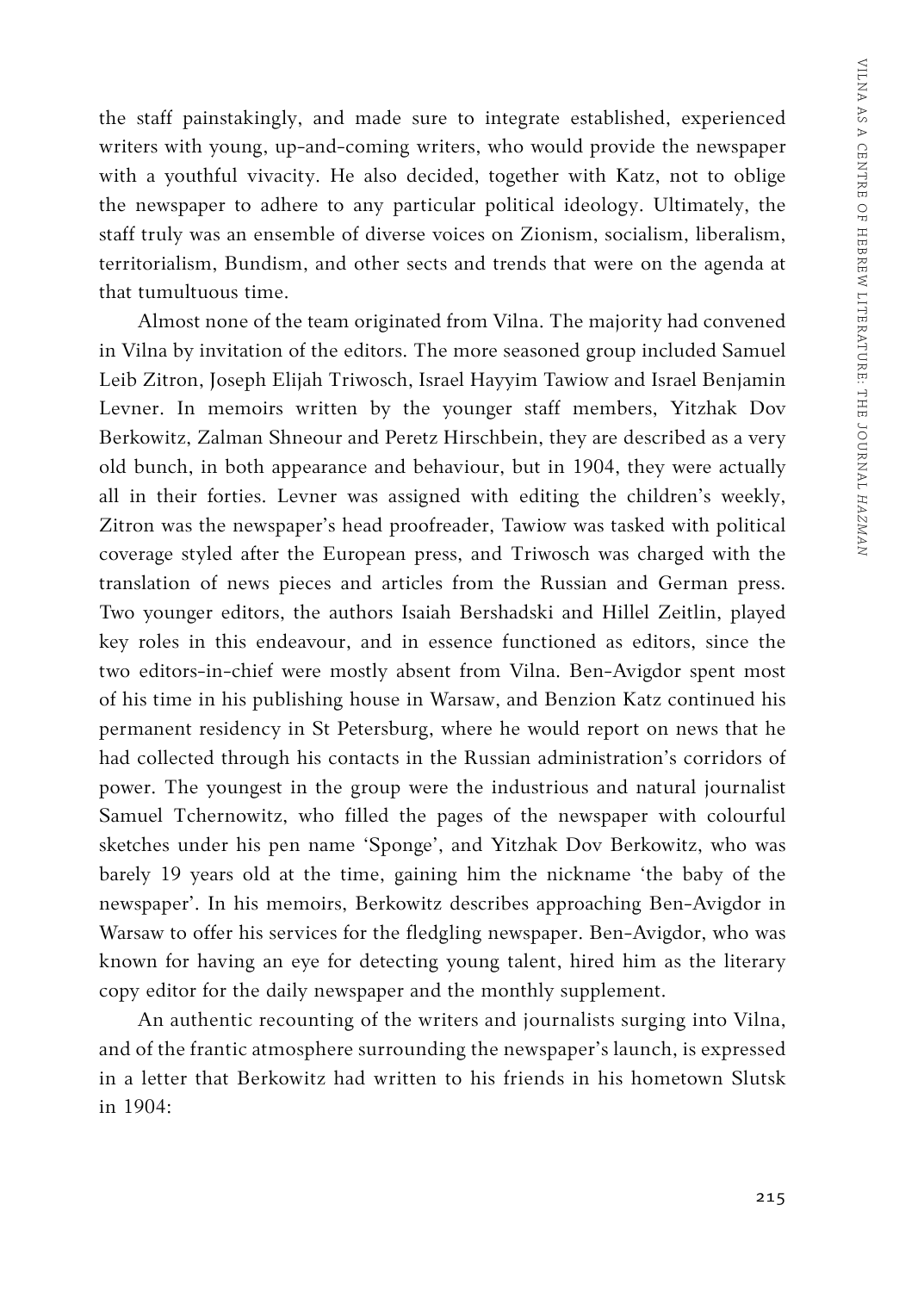I write you at this time in 'haste', my shoes at my feet and my cane in hand. As you know, I am travelling to Vilna to work as an assistant at *Hazman* […]. In short, Ben-Avigdor, alive and well, the one who does not tire of digging and seeking and finding, has partnered with Katz […] and is now leading an entire 'suite' [group] to Vilna. Bershadski has already left. An entire collegium will be working at *Hazman*, a mix, God help me, of Zionists and territorialists and random Jews: Hillel Zeitlin, Tawiow, Triwosch, Bershadski, Katz, Ben-Avigdor (the presiding judge of the *Beth* 

It is clear to me that *Hazman* will be the more pleasant and more reasoned newspaper. Its format will be similar to that of *Der Fraynd*. In addition, a monthly publication twice the size of *Hashiloach*, and this in itself is worthy of celebration. The monthly publication will have two editors, Zeitlin in opinion journalism and analysis, and Ben-Avigdor in fine literature.

*Din*), Tchernowitz (the presiding judge's associate), and their saving grace, yours truly.

My monthly wage is 40 roubles for a five-hour work day, and if I write more than the required number of lines, I will receive separate royalties. My position will be informational, pictures from the province, and so forth.<sup>3</sup>

In his letter, Berkowitz listed most of the paper's regular contributors; however, the number of those aiding in the preparation and the writing of the newspaper was far more extensive, 'ten thousand collaborators', as Berkowitz expressed facetiously in another letter.<sup>4</sup> A large group of writers had relocated to Vilna, or were spending long stretches of time there. The rooms of the Widow Romm's spacious apartment were a beehive of activity, with permanent columnists, guest contributors, and administrators that had been enlisted by way of their work for Rivkin the financier. The correspondence from that period and the subsequent memoirs chronicle the time that David Frischmann, Reuben Brainin, Peretz Hirschbein, Zalman Yitzchak Anochi, Zalman Shneour, Moshe Ben Eliezer, Devorah Baron, Uri Nissan Gnessin, Aharon Avraham Kabak, Yitzhak Katzenelson and Mordechai Spector spent in Vilna. Sholem Aleichem would also visit Vilna frequently, due to his involvement in preparations for the launch of the parallel Yiddish newspaper *Die zeit*. The esteemed clique congregating around the Widow Romm's apartment appealed to youngsters

<sup>3</sup> Berkowitz's letter from Warsaw to two of his friends in Slutsk, 21 November 1904, *Genazim*, Vol. 4, Tel-Aviv: Hebrew Writers' Association and Massada Publishers, 1971, p. 260–261.

<sup>4</sup> Berkowitz's letter from Vilna to the same two friends, 20 December 1904, Ibid., p. 264.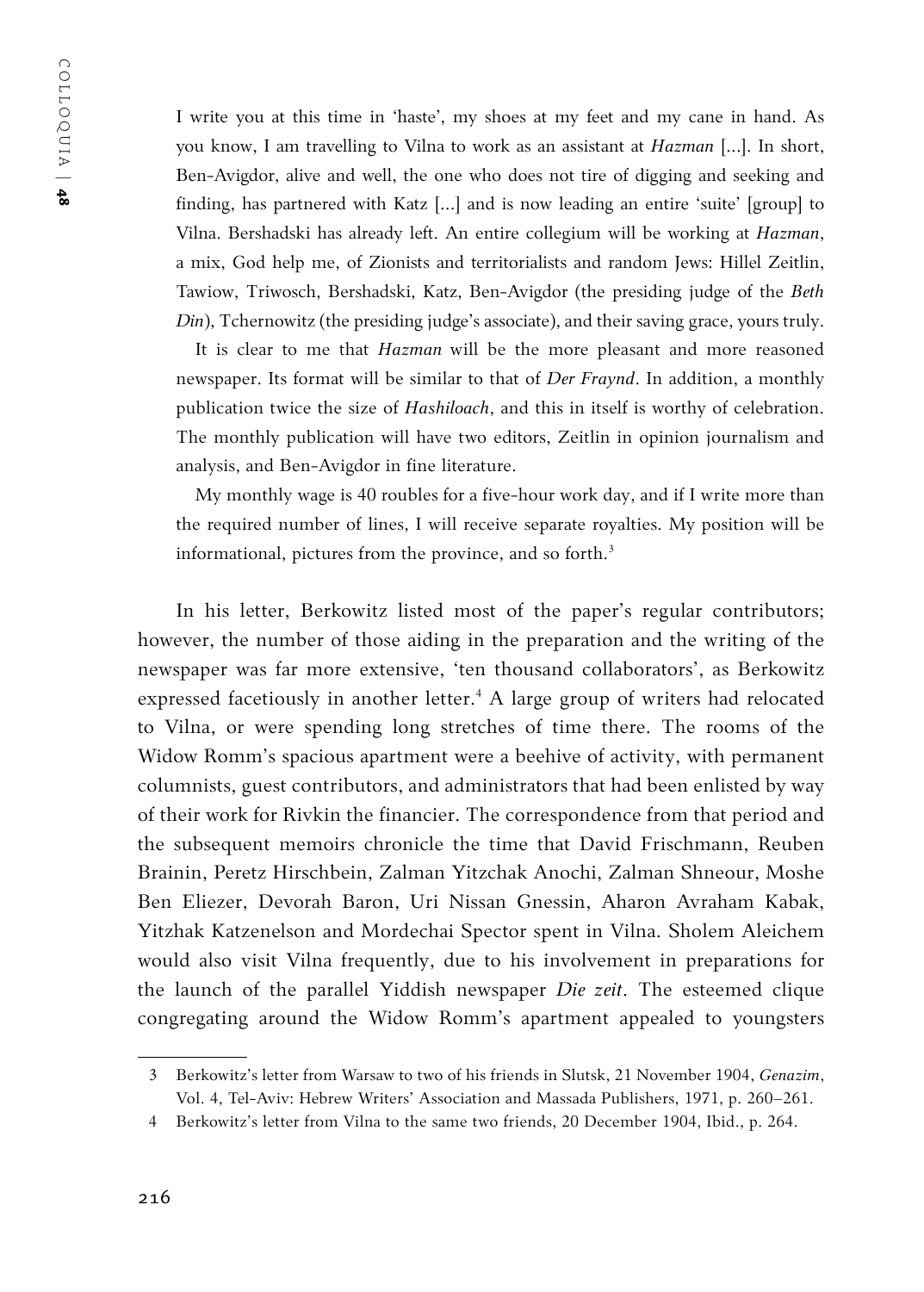dreaming of a future in literature. Here, for example, is the emotive account of the writer and prospective educator Nathan Grinblatt (Goren), who in 1905, at the age of 18, was exploring his prospects after having left the world of *Yeshivas*.

Day after day, I would walk past the Widow and Brothers Romm's publishing house, where *Hazman* had put down roots. I would stop by the enormous house, my eyes scanning the windows and my ears alert to the humming of the machines. At the time, in the early days of my youth, the machines' transformation of letters of frigid lead into flickering, captivating lines was so wondrous … yet I did not dare step inside, to see the artisans' workshop.<sup>5</sup>

Indeed, a momentous Hebrew literary clique had emerged *ex nihilo* in Vilna for the first time since the era of Yehuda Leib Gordon, Adam HaCohen Lebensohn and his son Mikha Joseph, Kalman Schulmann, and Samuel Joseph Finn, who in the mid-19th century had created one of the most eminent hubs of Hebrew Enlightenment literature. The only remnant of that legendary group was Joshua Steinberg, Adam HaCohen Lebensohn's son-in-law, who oversaw the *Hazman* enterprise in his role as a censor for the Russian government. Stepping beyond his position of providing political oversight, Steinberg was a self-appointed preserver of the young writers' morals, rejecting anything that he felt would compromise the values of Jewish modesty. In their memoirs, these writers describe a jovial, mischievous youth, the kind that had been emerging at the time in other centres of Jewish ingenuity, such as Warsaw, Lvov, and to a certain extent Odessa. The cheerfulness of youth offset the material plight, especially in the eyes of those young writers who were not on *Hazman's* regular payroll and were getting by with the meagre fees they would receive for their work. Uri Nissan Gnessin and Zalman Yitzhak Anochi shared a single rented room, as well as a single winter coat, which they would take turns wearing when going out. Zalman Shneour slept in his friend Berkowitz's room. Berkowitz, who was a salaried employee, jokingly told his friends: 'In truth, I must say that I am quite intimidated by this wealth […] and what will become of me if, heaven forbid, I'm seized by the bourgeoisie?'<sup>6</sup> In 1905, the

<sup>5</sup> Nathan Goren, 'Shmuel Leib Zitron', 'Characters in our Literature', Tel-Aviv: N. Tversky, 1953, p. 200–201.

<sup>6</sup> Berkowitz, Ibid., p. 264.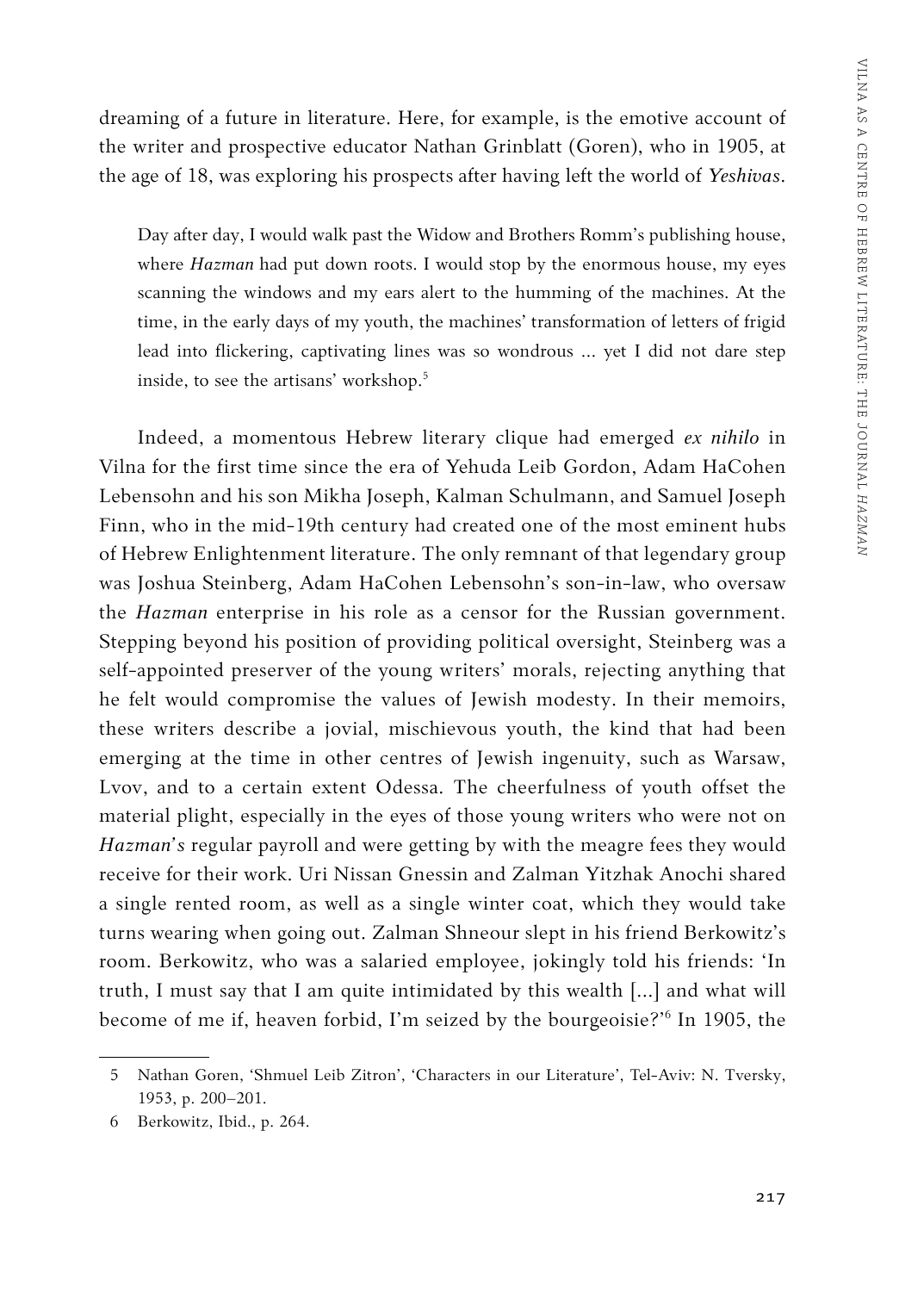staff at *Hazman* were secretly keeping tabs on the budding romance between Berkowitz and Ernestina Rabinowitz, Sholem Aleichem's eldest daughter, noticing what was happening even before the couple themselves realised that their lives would be intertwined. Yet another engagement was surfacing between two of the paper's contributors, Moshe Ben Eliezer and Devorah Baron, but it waned a few years later, largely due to malicious and baseless gossip that Ben Eliezer's colleagues at *Hazman* had been sharing with him, questioning his beloved's chastity.

## **A pluralist profile**

The first daily edition of *Hazman* was published in Vilna in early December 1904. The edition would soon be accompanied by two supplements: the *Hazman* monthly literary journal that had been assigned to Bershadski and Berkowitz, and the weekly children's publication *Hachayim Vehateva*, which was under the sole responsibility of Israel Binyamin Levner. The venture as a whole was an expression of momentum and breadth in an attempt to curtail the stature of the two Varsovian daily newspapers, *Hatzfira* and *Hatzofe*. Ben-Avigdor and his colleagues cast a wide net of local agents in over 100 cities and towns. They yielded roughly 8,000 subscribers, a number that did not cover expenses, requiring that Rivkin provide ongoing support from day one. Benzion Katz continued his permanent assignment in St Petersburg. His role was primarily to supply news items on the goings-on in the corridors of power of tsarist rule during that dramatic period between the end of the Russo-Japanese War and the outset of the first Russian Revolution. Time and time again, Katz demonstrated his exceptional capacity to produce sensational scoops. His two greatest achievements were the first global publication of a draft of the new Russian Constitution, and the first publication of the Vyborg Manifesto drawn up by parliamentarians, dissidents of the tsar, as they escaped to Finland. These were just two scoops out of many. Perusing 1905 editions of *Hazman* leads one to ponder on the stream of news items that Katz had acquired from within the Russian government apparatus by ruse, or through his first-hand contacts with an array of officials. Every few weeks, he would travel to Vilna to check in with his colleagues, spreading good cheer to all of them.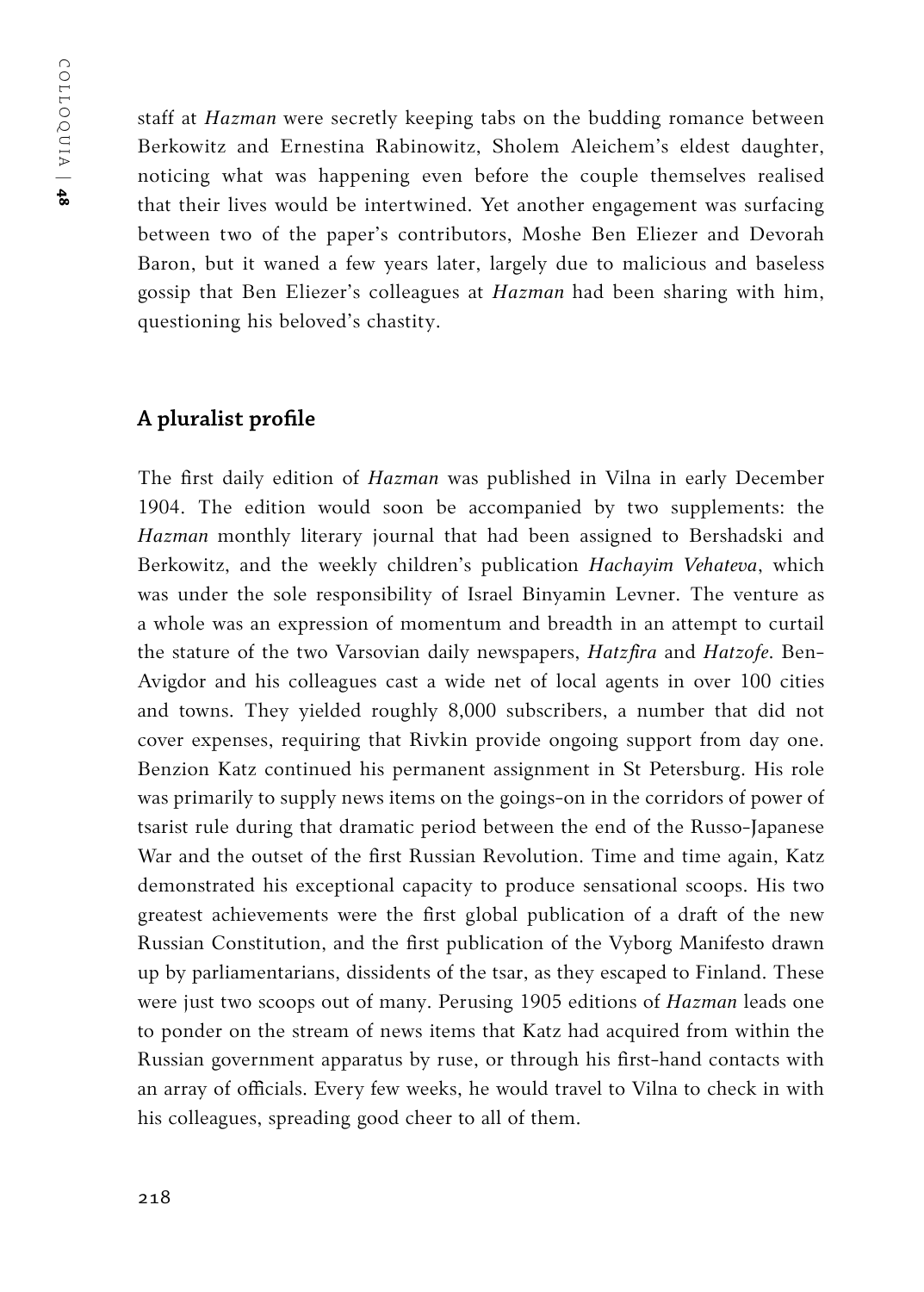As a whole, the paper's news section was robust and diverse, and hinged on ties with global news agencies and on fast translations of incoming items from the European press. Special sections were devoted to covering news about all corners of the Jewish world, and to descriptions of current events in Vilna itself. For example, the 14 March edition features a vivid, colourful description of a literary evening for thousands of Jews in one of Vilna's largest halls, held by Sholem Aleichem and sponsored by the local company Mishmeret Kholim. The author shot arrows of irony at the patronising local bourgeoisie, which in his eyes lacked an earnest familiarity with the works of the great writer, in contrast with the proletarians who considered him their most beloved, admired author. It was signed by B. Litvak, but Sholem Aleichem guessed correctly that the writer was indeed Yitzhak Dov Berkowitz. This was the origin of their acquaintance, which just several months later led Berkowitz to join Sholem Aleichem's family. Among additional positions he held in the newsroom, Berkowitz was tasked with covering day-to-day life in Vilna, and that year, *Hazman* featured animated descriptions from his excursions through the city's poverty-stricken neighbourhoods. Reuben Brainin, one of *Hazman's* more prolific contributors, also visited these Jewish neighbourhoods under the guidance of the playwright Peretz Hirschbein, and did not spare readers his detailed descriptions of Jewish poverty. In this sense, *Hazman* also served as a local newspaper, coinciding with its objective of providing both global and Jewish coverage.

Among *Hazman's* other assets, and in addition to its robust news section, were its literary sections. The daily newspaper and monthly publication featured the finest Hebrew literature emanating at the time, both young and not quite so young: short stories by Brenner, Shofman, Baron, Kabak and Berkowitz, essays by Frischmann, Brainin, Berdyczewski and Zeitlin, poems by Jacob Steinberg, David Shimonowitz, Zalman Shneour and Ya'akov Fichman, plays by Peretz Hirschbein, and book reviews by Menahem Mendel Feitelson, as well as translations and coverage of current developments in Russian, German and French literature. It is beyond the scope of this essay to concentrate on specific pieces, so I shall only mention a few of the more notable ones. Uri Nissan Gnessin's novella 'Sideways' is without doubt the most precious literary jewel in *Hazman's* crown. The circumstances of its publication are elucidative in their own right. The piece had been floundering in the drawers of the paper for quite a few months. The literary editors Berkowitz and Bershadski had been reluctant to publish it due to its experimental nature and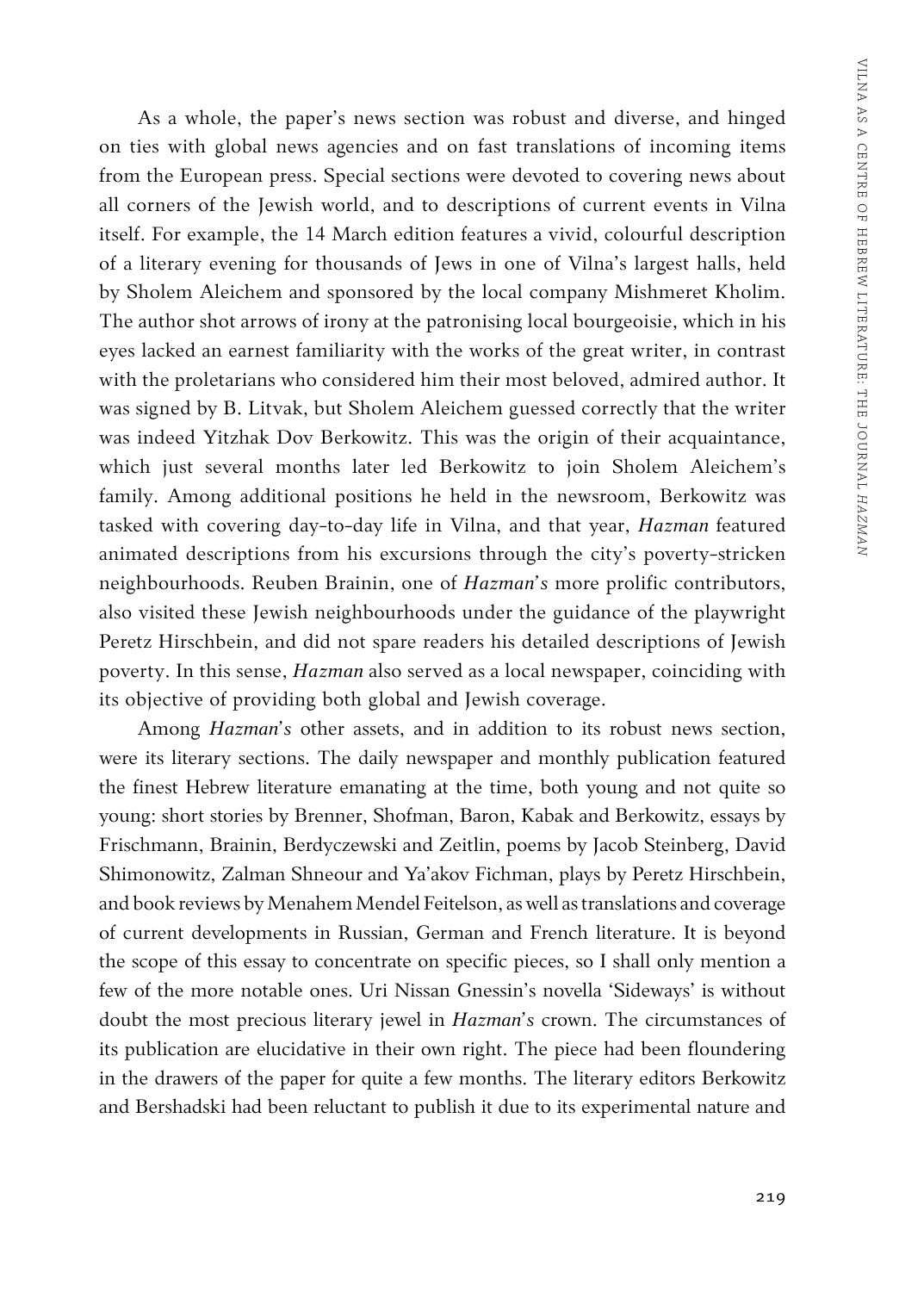its esoteric style. When David Frischmann assumed his position as editor of the monthly publication, he was astounded to chance upon Gnessin's masterpiece. He promptly declared it a literary sensation, and published it in the August 1905 edition. Another piece that captured a great deal of attention was Zalman Shneour's short novel 'A Death: Notes of a Suicide', which was printed in the daily newspaper in many instalments. It is a brutal, naturalistic portrait of an uprooted young man who despairs of life, proving that Shneour's reach exceeded his poetry. A translated chapter of Sholem Aleichem's 'Tevye the Dairyman' was published in May 1905, probably Yitzhak Dov Berkowitz's first attempt to cast his future fatherin-law's works in Hebrew. Yitzhak Katzenelson's serial 'Within the Borders of Lithuania' brought great joy to its readers: an exquisite, humorous piece combining chapters of prose with poetry, recounting the poet's impressions upon his return to his Lithuanian hometown. An innovation in and of itself is Menahem Mendel Feitelson's original essay 'The Liberated Woman in our Literature', expressing feminist thought in Hebrew literary critique many decades ahead of its time.

Over the course of 1905, *Hazman's* momentum coincided with an escalation of political turmoil in Russia, which Benzion Katz had been covering on a daily basis from the royal capital. It was also a year marked by turmoil and rifts in the Zionist movement, which at times seemed to be irreparably crumbling after Herzl's death. In October, the political tumult reached fever pitch, but temporarily subsided when the tsar signed a manifesto partially submitting to the insurrectionists' demands. In the meantime, pogroms were raging in countless Jewish communities, leaving thousands of fatalities in their wake. *Hazman's* 30 November obituary edition provides a detailed fatality count in 110 communities, designating a general Jewish day of mourning throughout Russia. In addition to the high number of casualties and the devastating damage to property, the events of 1905 dealt a heavy blow to Hebrew journalism in Russia, including *Hazman*, whose number of subscribers was drastically slashed. However, it was neither the censorship nor the government restrictions that practically obliterated Hebrew journalism; rather, it was the internal shifts in the composition and leanings of the readership that had been accelerating in the light of the political circumstances. The palpable draw of the young Jewish intelligentsia to the Jewish socialist parties that were affiliated with Yiddish culture instantly elevated the status of Yiddish journalism, as was the case in Vilna. Almost instantly, not only did an abundance of new Yiddish periodicals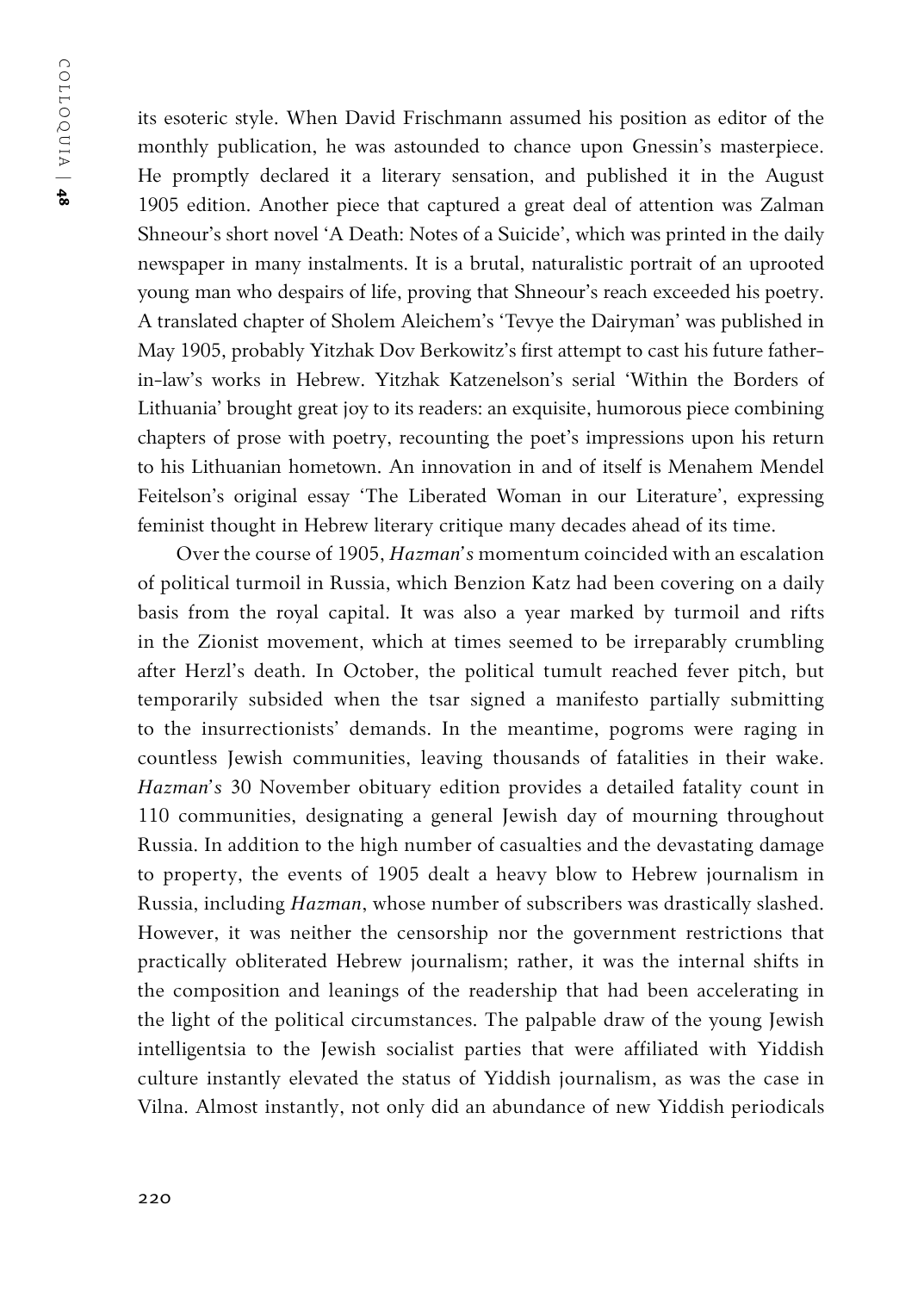emerge; a new type of Jewish reader emerged as well, who found their primary identity anchored in Yiddish. Young writers who had been working for *Hazman* despaired of Hebrew, and began writing in Yiddish instead. This trend is expressed in Peretz Hirschbein's memoirs, where he offers a crystal-clear illustration of the manner in which his drive to write in Hebrew had dissipated, leading him to devote his creativity wholly to the Yiddish language and literature. At the same time, the long-established Hebrew readership associated with Zionist circles was dwindling, and disengaging from the increasingly intricate nuances of Hebrew Modernism. The refined, sophisticated works of young Hebrew literature, Gnessin's 'Sideways' is a case in point, had been created in a vacuum almost devoid of readers, and continued to circulate among very narrow circles of loyal devotees. The sense of anguish and impending doom consuming these writers from 1905 onwards cries out from every piece of writing we are left with today.

*Hazman*, which had burst on to the scene with tremendous momentum, was losing its readership, and was incurring a larger deficit and more sizeable losses. The children's weekly and the literary monthly ceased publication in 1906, and most of the original staff left Vilna. In an almost desperate move, Katz launched a Yiddish newspaper named *Die zeit*, but it, too, survived only a few months. It was becoming increasingly difficult to persuade Rivkin to continue to support his son-in-law's deficit venture. Ultimately, in 1907, he washed his hands of the newspaper, after incurring an accumulated loss of roughly 100,000 roubles. In his memoirs, Zalman Shneour describes his visit to the *Hazman* office in Vilna in 1909: it had been transferred to a small apartment far from the city centre, and the only columnists remaining from the founding team were Zitron, Triwosch and Tchernowitz. Benzion Katz alone would still wander from room to room at his usual pace, ensuring the publication of the following day's edition. Katz's vigour and perseverance were able to keep the newspaper afloat until the outset of the First World War, but its glorious days of 1905 were never to return.

#### **From living reality to distant memory**

The *Hazman* saga exemplifies a dramatic crossroads. It can be viewed as a concentrated illustration of both the pinnacle of Hebrew literature in Eastern Europe and the beginning of its downfall, when at this same time, the foundations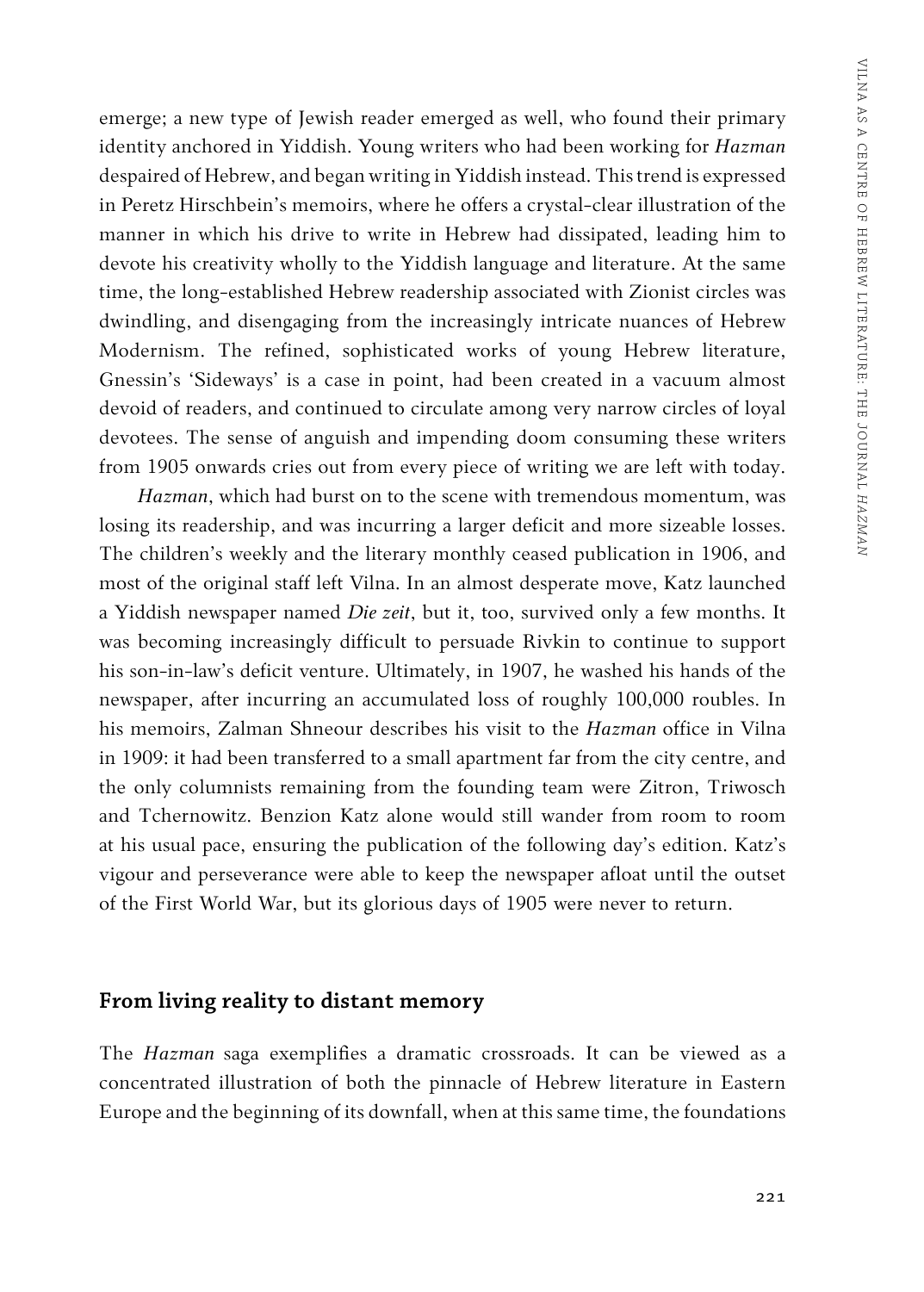of future Hebrew literature were being laid in the Land of Israel in the period of the second wave of Jewish Zionist settlement, known as the Second Aliyah. Vilna itself would no longer be a significant locale for Hebrew literature, but the newspaper's mere presence at that site during that intimate, literary spring left a consequential mark on the memory and the writings of the collaborators who had taken part in the *Hazman* adventure. Nostalgia for the Vilna of 1905 was already crystallising at that time. An expression of this sentiment can be seen in Uri Nissan Gnessin's esteemed novella 'Sideways'. It opens with the protagonist Nahum Hagzar departing Vilna as he heads to a neighbouring small town in order to commit to the writing of his book about the history of Hebrew literature in a setting free of interruptions. As expected, his plan falls flat. The greater his loneliness, emptiness and uncertainty, the more he longs for Vilna. In his eyes, it was a lost, legendary destination:

And in an instant, the glorified Vilna appeared before him as if it were alive, and he recalled its numerous yeshivas, and the Strashun bibliotheca, and his work at the reading room, and the volume of *Knesset Israel* featuring the handsome picture of Peretz Smolenskin, and the nights of arduous work in his peaceful room there, and his friends who were dreamers just like him, and his anguish swelled to the point of suffocation, and his eyes briefly grew weak, and his ears began to sigh.<sup>7</sup>

In his memoirs, Yitzhak Dov Berkowitz fondly recalls the intimate Jewish warmth that he had discovered in Vilna, which was so different from the severe, estranged urban vibe he had experienced in large metropolitan cities, from Warsaw to New York. His words verge on a sweet romanticisation of the povertystricken neighbourhoods:

In those early days, I wandered through its narrow alleyways and streets, inside its dense, unassuming districts, among its impoverished Jews, its magnanimous and virtuous porters and coachmen, and I viewed myself as a man meandering through an ancient, inestimable patrimony. I was particularly struck by the extent of the heartwarming hospitality with which the Vilnaese welcome outsiders. In Warsaw, when you delay a hurried, startled Jew on Nalewki street, hastening to handle his

<sup>7</sup> Uri Nissan Gnessin, 'Sideways', 'The Complete Writings of Uri Nissan Gnessin', Dan Miron, Israel Zmora (eds.), Vol. 1, Tel-Aviv: Sifriyat Poalim, 1982, p. 162.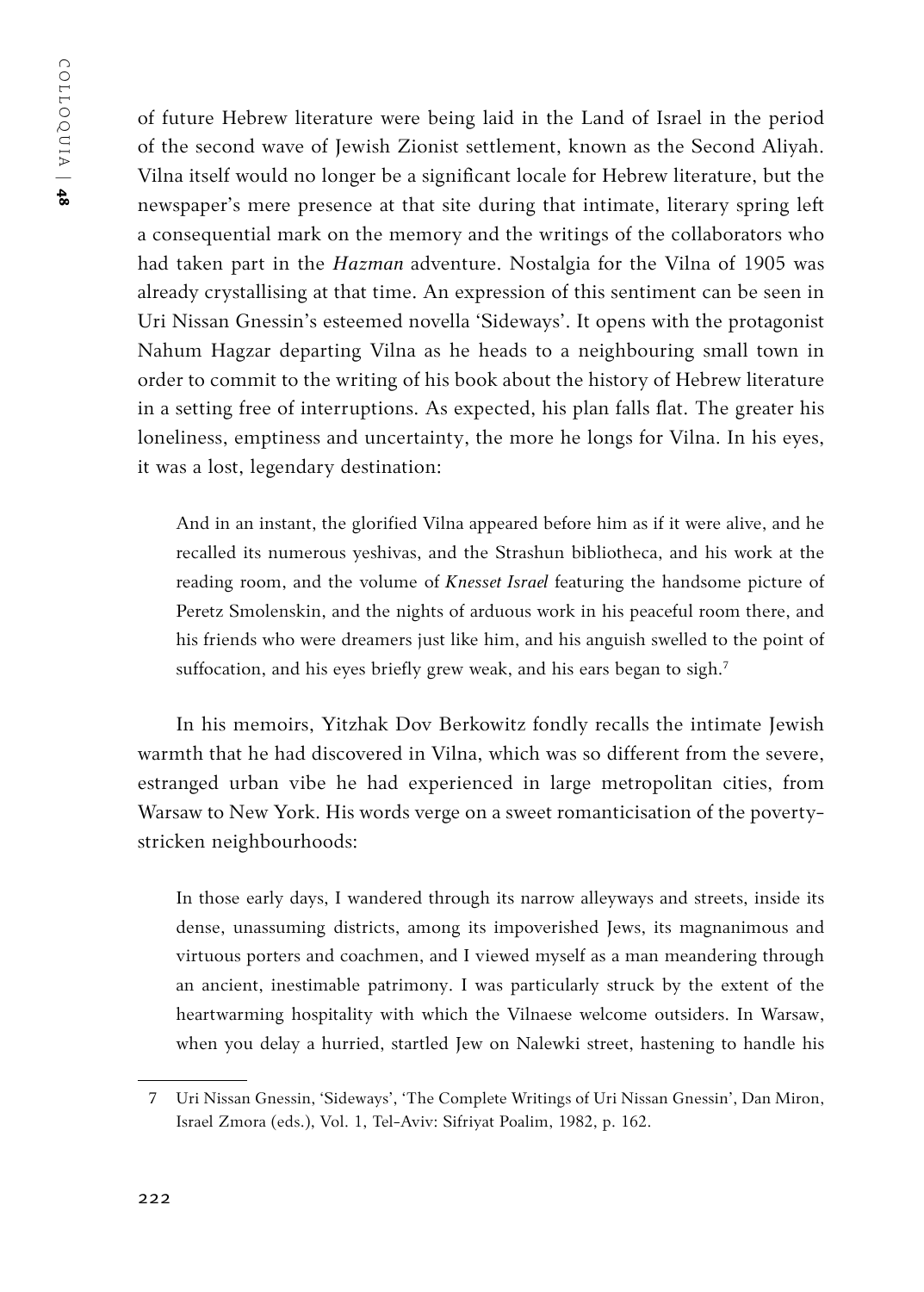affairs with the edges of his coat flapping in the wind, and you ask for directions, he comes to a brief standstill, bewildered, he angrily growls at you, and he swivels around and bolts. In Vilna, the grocer would pass his stock to his wife, and he himself would accompany you to show you the way, walking alongside you from street to street, not leaving your sight until he has led you to your desired destination.<sup>8</sup>

The clearest expression of a yearning for Vilna in both a real and symbolic sense is seen in Zalman Shneour's poem 'Vilna'. It is a great apotheosis of 'Vilna, my great grandmother, city and mother in Israel / Jerusalem of the Exile, comforter of an ancient nation in the north.'9 The crux of the poem is composed like a stroll through the different areas of the city, a testament to his exhaustive familiarity with its streets, quarters and suburbs, which he describes with intimate affection. A special spot is reserved for the Romm publishing house, portrayed as a source disseminating Jewish holy and secular literature throughout the diaspora. Upon the descriptive layer lies the contemplative assertion of the poem, which is essentially a bitter lamentation on the humiliated state of the People of Israel living under hostile, oppressive rule, in the shadow of constant terror imposed by Christian anti-semitism. Its conclusion is crafted as a prophecy of consolation and redemption in the style of Isaiah, where the townspeople return to it at the end of days, as a transposed parallel of Jerusalem. Shneour wrote the poem as a persecuted Russian refugee living in Berlin during the First World War, and it is evident that at the time, Vilna served as a comforting, invigorating memory. Despite having lived there for no more than a year, that period had left a particularly profound impression on him. His memory carried the literary, glamorous, exhilarating youth in the heart of the *sui generis* clique that had congregated in and around *Hazman*.

#### **Conclusions**

In the first two decades of the 20th century, Hebrew literature in Eastern Europe produced its best examples of poetry, fiction, essays, literary criticism

<sup>8</sup> Yitzhak Dov Berkowitz, 'Our Forebears as Human Beings', Tel-Aviv: Dvir, 1959, p. 27.

<sup>9</sup> Zalman Shneour, 'Vilna' (1917), 'Poems', Vol. 2, Tel-Aviv: Am Oved, 1951, p. 362.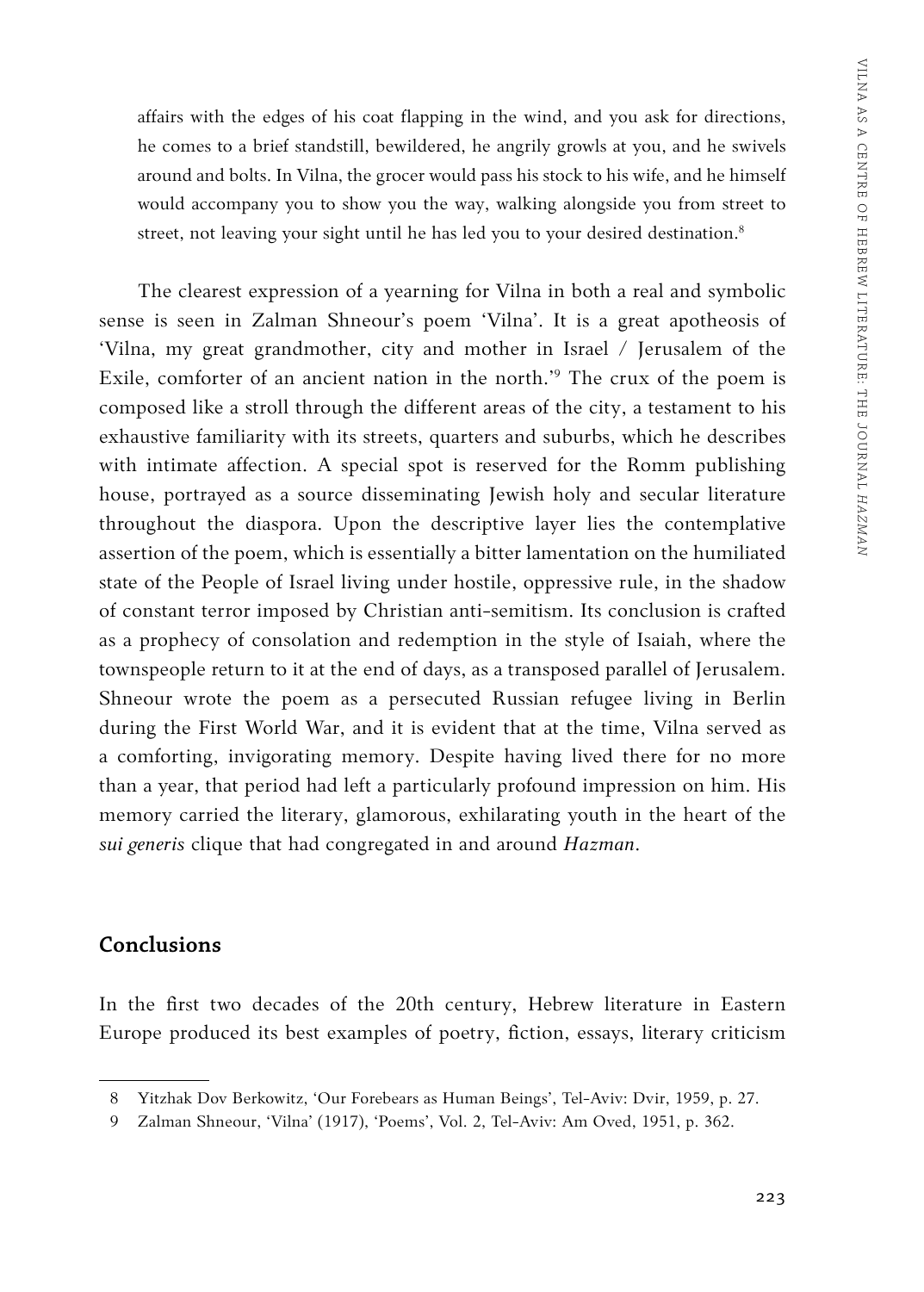and journalism. The combination of great writers, an increasingly sophisticated means of expression, a greater attentiveness to the trends in European literature, a wide array of publishing options, and a stable reading public that turned to Hebrew literature for spiritual nourishment, resulted in the establishment of a genuine Hebrew literary and journalistic system. Although the emerging literary centre in Palestine attracted a growing number of writers, it remained largely dependent upon the production and distribution systems of Russia and Poland, with the majority of readers still based in Eastern Europe.

The map of Hebrew periodicals was also redrawn at the beginning of the 20th century. Alongside well-established vehicles, young writers increasingly made their presence felt in newer journals, which provided a forum for the critical polemics between 'the seniors' and 'the juniors'. Their publications also functioned as a conduit for communication among members of the Hebrew literary republic, who were scattered across Eastern Europe and beyond.

The geographical map of this republic contained two main centres. While Warsaw held its place as a dynamic and pluralistic centre of literary and publishing activity in Hebrew, a more elitist and conservative tendency developed in Odessa. Within this dynamic map, Vilna constituted a unique place of its own, mainly due to the presence of *Hazman* within its boundaries, which for a few years almost eclipsed the two more established capitals of Hebrew literature. The profound impression the *Hazman* affair left in the consciousness of a whole literary generation, as reflected in their writings, is the strongest evidence for its long-lasting impact and importance as a vital chapter in the history of the Hebrew press and literature.

*Translated by* JACQUELINE GOLDSTEIN

Received 2020 01 23 Accepted 2021 09 23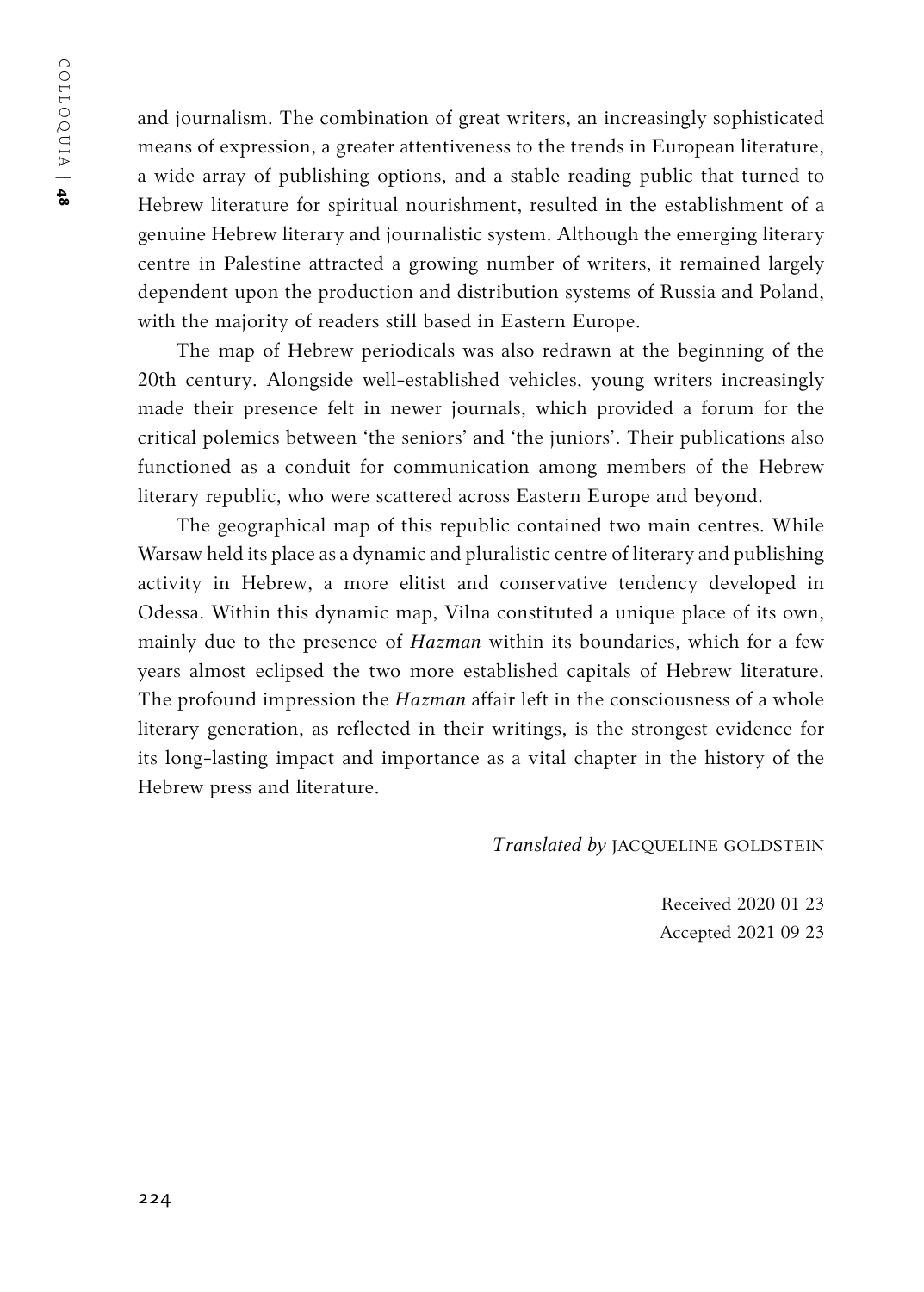# **Vilna kaip hebrajų literatūros centras: žurnalas** *Hazman*

#### *Santrauka*

1904 m. Vilnoje buvo pradėtas ambicingas, iki tol neregėtos apimties žurnalistinis ir literatūrinis projektas. Du pagrindiniai jo lyderiai – Ben Avigdoras (Avraham Leib Shalkowitz), siekęs į savo spaudos verslą įtraukti dienraščių leidybą, ir žurnalistas, redaktorius Benzionas Katzas, norėjęs atgaivinti savo laikraštį *Hazman*, prieš metus pradėtą leisti Sankt Peterburge.

Vilna buvo pasirinkta dėl keleto priežasčių. Po karčios patirties Sankt Peterburge Katzas norėjo šį laikraštį leisti žydų ir hebrajų senųjų kultūros tradicijų aplinkoje, o Ben Avigdoras siekė atsiriboti nuo Varšuvos, jau turinčios du populiarius laikraščius hebrajų kalba. Vilna, buvusi pačiame žydų sėslumo riba apibrėžiamos teritorijos centre, buvo patogi ir logistiškai, planuojant spaudos platinimą. Vilnoje buvo lengviau gauti laikraščio licenciją, švelniau veikė ir Rusijos vyriausybės cenzūra. Be to, buvo galima pasikliauti gerai žinoma Rommų spaustuve, įsipareigojusia spausdinti laikraštį ir du jo priedus – literatūrinį mėnesinį žurnalą ir vaikų savaitinį.

Ben Avigdoras sutelkė įspūdingą maždaug dešimties nuolatinių *Hazman* darbuotojų komandą, taip pat turėjo neetatinių, reguliariai su laikraščiu bendradarbiavusių talkininkų. Pirmą kartą nuo žydų Apšvietos sąjūdžio suklestėjimo XIX a. viduryje vėl buvo galima kalbėti apie Vilną, kaip apie svarbų hebrajiško kūrybiškumo centrą su bohemiška jaunųjų rašytojų ir žurnalistų kuriama atmosfera, į kurią su visa jėga 1904 m. gruodį įsiliejo ir *Hazman*.

Tuo metu Rusija kentėjo nuo suirutės po pralaimėto karo su Japonija ir buvo krečiama vis smarkesnių revoliucinių neramumų. Žydų pasaulyje dienos irgi nebuvo ramios. Sionistų judėjimą po Theodoro Herclio mirties ir po Teritorialistų frakcijos atskilimo buvo ištikusi sunki krizė. Kita vertus, Bundo vadovaujami žydų socialistų būreliai veikė labai aktyviai. *Hazmano* redaktoriai priėmė strateginį sprendimą skaitytojams neprimesti vienos politinės linijos. Nors ir neišsižadėję savo įsipareigojimo karštai remti sionistų judėjimą, jie laikraštį atvėrė visoms žydų visuomenės politinėms grupėms.

Didžiausias Katzo žurnalistinis proveržis įvyko tuomet, kai laikraštis pirmasis pasaulyje išspausdino naujos Rusijos Konstitucijos Projektą. Be to, *Hazman* sekė žydų teisių padėtį Rusijoje. Laikraštyje buvo solidus įvairių naujienų skyrius, kurio turinio kokybę užtikrino turėti ryšiai su tarptautinėmis naujienų agentūromis ir vertimai iš kitų Europos šalių spaudos.